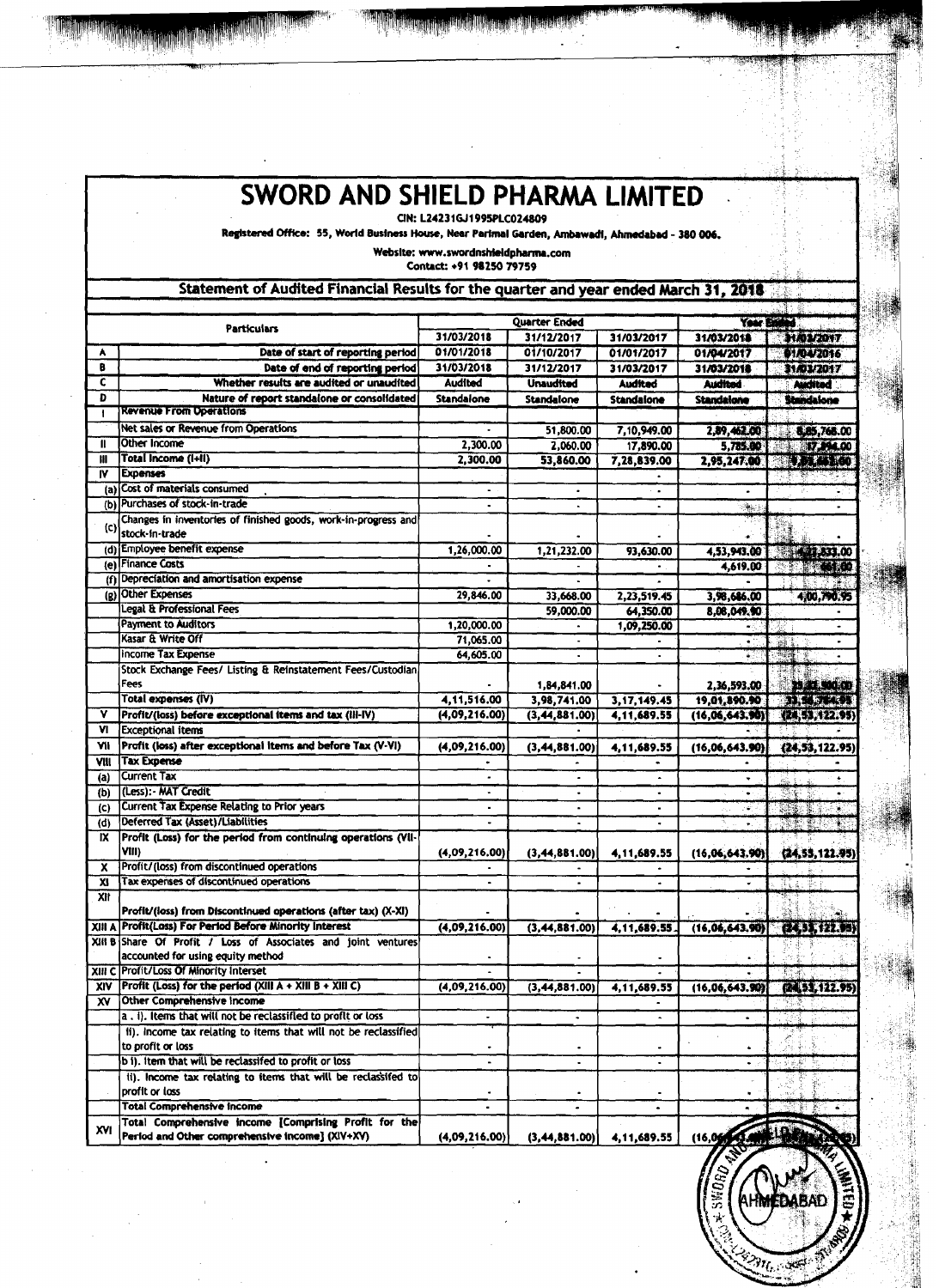## **SWORD AND SHIELD PHARMA LIMITED**

CIN: L24231GJ1995PLC024809

Registered Office: 55, World Business House, Near Parlmal Garden, Ambawadi, Alsmedabad - 380 006.

Website: www.swordnshleidpharma.com

Contact: +91 98250 79759

## Statement of Audited Financial Results for the quarter and year ended March 31, 2018

|                | <b>Particulars</b>                                                                                                                                                                                                                                                                                                                                                                             |                | <b>Quarter Ended</b> | <b>Year Ended</b> |                |             |  |  |
|----------------|------------------------------------------------------------------------------------------------------------------------------------------------------------------------------------------------------------------------------------------------------------------------------------------------------------------------------------------------------------------------------------------------|----------------|----------------------|-------------------|----------------|-------------|--|--|
|                |                                                                                                                                                                                                                                                                                                                                                                                                | 31/03/2018     | 31/12/2017           | 31/03/2017        | 31/03/2018     | 31/03/2017  |  |  |
| A              | Date of start of reporting period                                                                                                                                                                                                                                                                                                                                                              | 01/01/2018     | 01/10/2017           | 01/01/2017        | 01/04/2017     | 01/04/2016  |  |  |
| B              | Date of end of reporting period                                                                                                                                                                                                                                                                                                                                                                | 31/03/2018     | 31/12/2017           | 31/03/2017        | 31/03/2018     | 31/03/2017  |  |  |
| C              | Whether results are audited or unaudited                                                                                                                                                                                                                                                                                                                                                       | <b>Audited</b> | <b>Unaudited</b>     | Audited           | Audited        | Audited     |  |  |
| D              | Nature of report standalone or consolidated                                                                                                                                                                                                                                                                                                                                                    | Standalone     | Standalone           | Standalone        | Standalone     | Standalone  |  |  |
| XVII           | Details of equity share capital                                                                                                                                                                                                                                                                                                                                                                |                |                      |                   |                |             |  |  |
|                | Paid-up equity share capital                                                                                                                                                                                                                                                                                                                                                                   | 5,15,06,000.00 | 5,15,06,000.00       | 46619170.00       | 5,15,06,000.00 | 46619170.00 |  |  |
|                | Face value of equity share capital (Per Share).                                                                                                                                                                                                                                                                                                                                                | Rs. 10/-       | Rs. 10/-             | Rs. 10/-          | Rs. 10/-       | Rs. 10/-    |  |  |
| <b>XIX</b>     | Earnings per share                                                                                                                                                                                                                                                                                                                                                                             |                |                      |                   |                |             |  |  |
| (a)            | Earnings per share (not annualised for quarter ended)                                                                                                                                                                                                                                                                                                                                          |                |                      |                   |                |             |  |  |
|                | Basic earnings (loss) per share from continuing operation                                                                                                                                                                                                                                                                                                                                      | (0.079)        | (0.067)              | 0.088             | (0.321)        | (0.526)     |  |  |
|                | Diluted earnings (loss) per share from continuing operation                                                                                                                                                                                                                                                                                                                                    | (0.079)        | (0.067)              | 0.088             | (0.322)        | (D.526)     |  |  |
| <b>(b)</b>     | Earnings per share (not annualised for quarter ended)                                                                                                                                                                                                                                                                                                                                          |                |                      |                   |                |             |  |  |
|                | Basic earnings (loss) per share from discontinued operation                                                                                                                                                                                                                                                                                                                                    |                |                      |                   |                |             |  |  |
|                | Diluted earnings (loss) per share from discontinued operation                                                                                                                                                                                                                                                                                                                                  |                |                      |                   |                |             |  |  |
| (c)            | Earnings per share (not annualised for quarter ended)                                                                                                                                                                                                                                                                                                                                          |                |                      |                   |                |             |  |  |
|                | Basic earnings (loss)<br>per share from continuing and<br>discotinued operations                                                                                                                                                                                                                                                                                                               | (0.079)        | (0.067)              | 0.088             | (0.322)        | (0.526)     |  |  |
|                | Diluted earnings (loss) per share continuing and discotinued<br>operations                                                                                                                                                                                                                                                                                                                     | (0.079)        | (0.067)              | 0.088             | (0.322)        | (0, 526)    |  |  |
|                | <b>Notes on Financial Results:-</b>                                                                                                                                                                                                                                                                                                                                                            |                |                      |                   |                |             |  |  |
|                | The above results have been reviewed by the Audit Committee and have been approved by the Board of Directors of the Company at their respective<br>meetings held on May 30, 2018.                                                                                                                                                                                                              |                |                      |                   |                |             |  |  |
| $\overline{2}$ | The above results have been prepared in accordance with the Companies (Indian Accounting Standards) Rules, 2015 (Ind AS), prescribed under Section 133 of<br>the Companies Act, 2013 and other recognised accounting practices and policies to the extent applicable. Beginning 1st April 2017, the Company has for the<br>first time adopted Ind AS with a transition date of 1st April 2017. |                |                      |                   |                |             |  |  |
|                | The format of the above results as prescribed in SEBI's Circular CIR/CFD/CMD/15/2015 dated 30th November, 2015 has been modified to comply with the<br>requirements of SEBI's Circular dated 5th July, 2016, Ind AS and Schedule III [Division II] to the Companies Act 2013.                                                                                                                  |                |                      |                   |                |             |  |  |
|                | The Statutory Auditors of the Company have carried out a Audit of the above results as per Regulation 33 of the SEBI [Listing Obligation and Disclosure]<br><u> 2000 - District de la constitución de la constitución de la constitución de la constitución de la constitució</u>                                                                                                              |                |                      |                   |                |             |  |  |

Requirements] Regulations, 2015. The corresponding Ind AS compliant figures of the previous year have not been subjected to audit. However, the compliant figures of the previous year have not been subjected to audit. Howev

5 Previous year's/period's figure have been regrouped/rearranged wherever necessary.

For, Sword & Shelld Pharma Limited

Date : May 30, 2018 Place: Pennsylvania

Pravinbhai Patel **Managing Director** DIN: 01877446

 $\gamma_{1}$   $\gamma'$  $\epsilon$